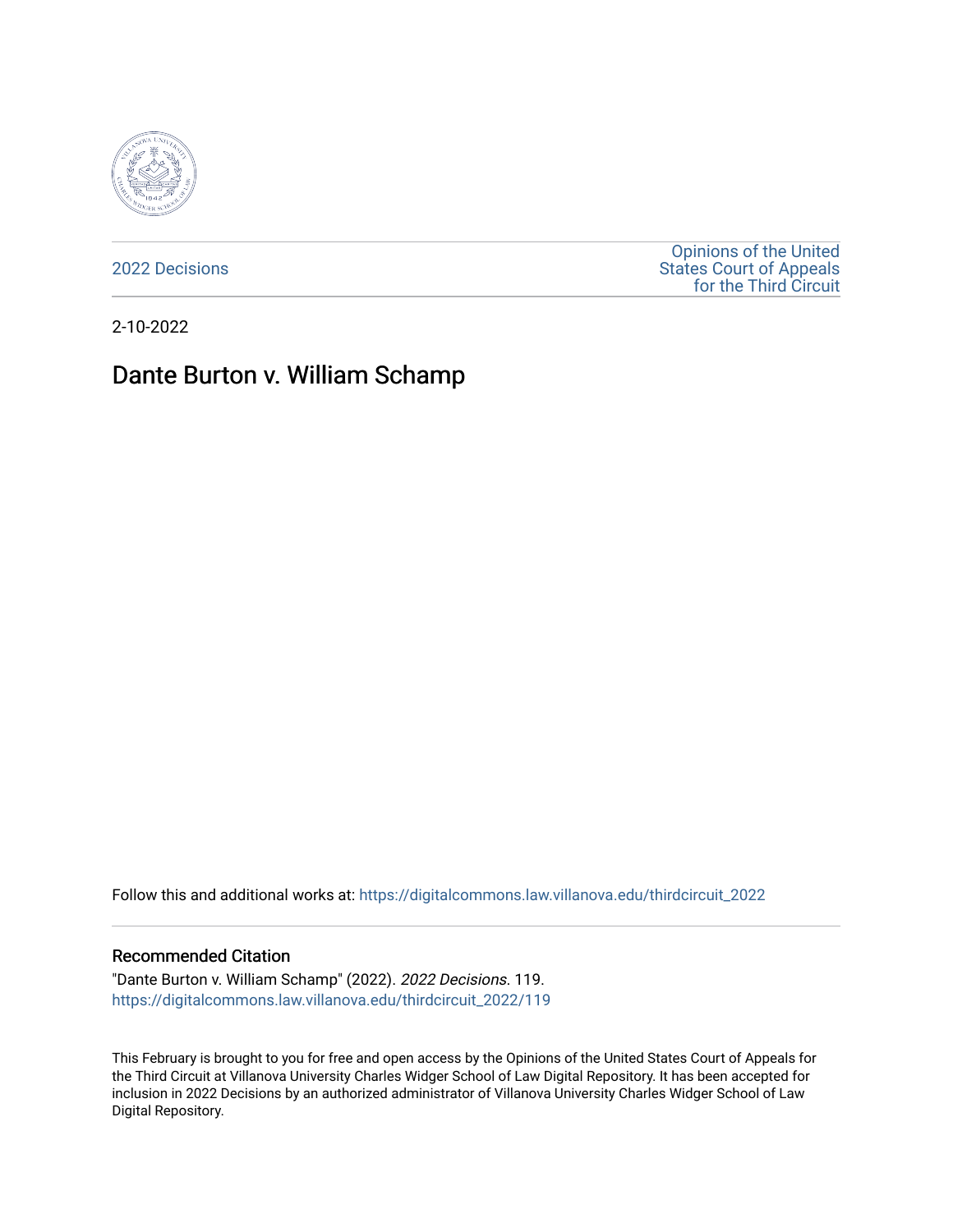## **PRECEDENTIAL**

## UNITED STATES COURT OF APPEALS FOR THE THIRD CIRCUIT

### No. 18-1174

#### DANTE BURTON

v.

WILLIAM SCHAMP, RHU Lieutenant; OSMILT JUAREZ, Sergeant; SHON GILL, Corr. Officer, RHU; D. JOHNSON, Corr. Officer, RHU; ALBAN, Corr. Officer, RHU; ROBERT GILMORE, Superintendent; KERI MOORE, Acting Grievance Officer

No. 19-2494

MUSTAFA WILLIAMS,

Appellant

v.

JOHN WETZEL, Secretary of the Department of Corrections; BARRY SMITH, Superintendent, SCI Houtzdale; J. PEARSON, SCI Houtzdale Medical Director; JOHN/JANE DOE, Department of Corrections Director of Health Care Services; JOHN/JANE DOE, Kitchen Supervisor at SCI Houtzdale

> Appeal from the United States District Court for the Western District of Pennsylvania (D.C. Civil Action Nos. 2-17-cv-00895 & 3-17-cv-00192) Magistrate Judge: Honorable Keith A. Pesto

> > Argued on April 30, 2021